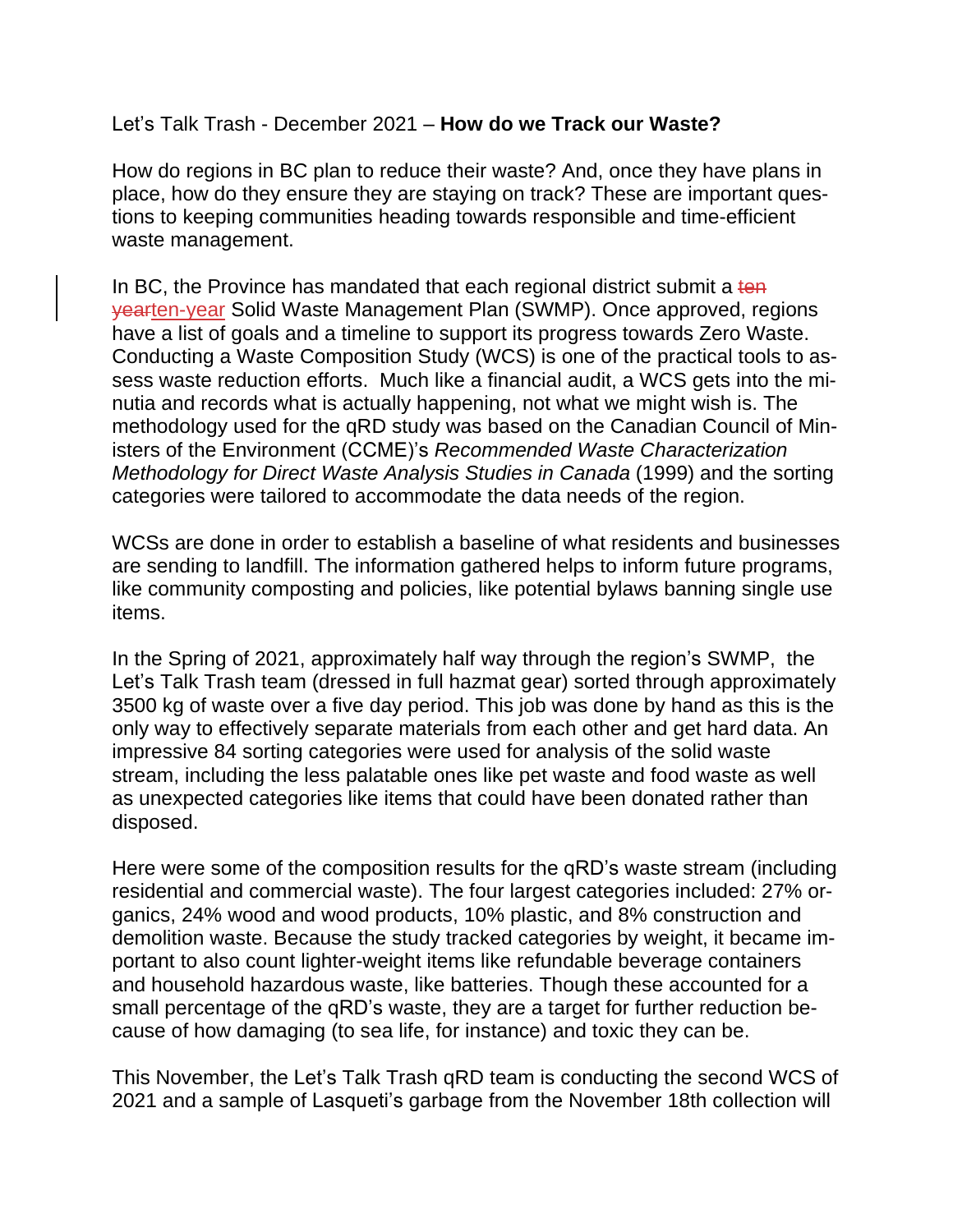be included. Waste Manager Mark Bottomley is going to Powell River to help with the audit but will not be involved in the sorting of Lasqueti's garbage.

In response to concerns about opening garbage bags, the public can be assured that nothing of a personal nature is reported and once a load of garbage has been sorted, it goes back into the waste stream for disposal. It is good to remember that our trash shouldn't contain sensitive documents or medication with labels. Papers should be shredded and medicine bottles should have names blacked out with a marker before recycling at depots (please remove all unused pills and deliver to a pharmacy rather than flushing into our oceans).

Interestingly, in order to reduce putting recyclables, compostables and other divertible materials from the trash, some municipalities are turning to the policy of using clear garbage bags for curb side service. This has the effect of making users take more responsibility for what they throw out and send to landfill. Remember, once recyclables, reusables and compostables are mixed with either each other or garbage, they become wasted resources. Since the closest receiving landfill is located in Washington State, this should be extra motivation to check what you are throwing away.

If you want to be more conscious of the waste that moves through your home, you could trace your waste with an informal 'audit'. One way to do this could be to make four categories for materials and keep them separate. Mark 4 totes: landfill, recyclable, compostable, and donations (for Free Store or other thrift stores). At the end of your chosen time period (a week is good), take note of what you've collected. Once you have a better awareness of what is moving through your home, it's easier to pinpoint effective lifestyle changes that could help your household reduce its waste.

If you have any questions about what you can recycle, go to RecycleBC.ca or ask Mark for a pamphlet that outlines the current guidelines. We are lucky in BC to have over twenty producer paid recycling programs including food packaging, car tires, batteries, electronics, appliances, engine oil and paint. Please educate yourself before sending a used product to landfill. Go to LetsTalkTrash.ca for more information.

#### *Let's Talk Trash is the qathet Regional District's waste reduction program.*

**Trash Removal System: December 8th**, the second Wednesday of the month, 10 am until the barge is full, at the False Bay barge ramp. Any changes due to weather will be posted on the email list, FB Lasqueti Hotwire, and the Lasqueti website. No construction materials, renovation or demolition waste, prohibited